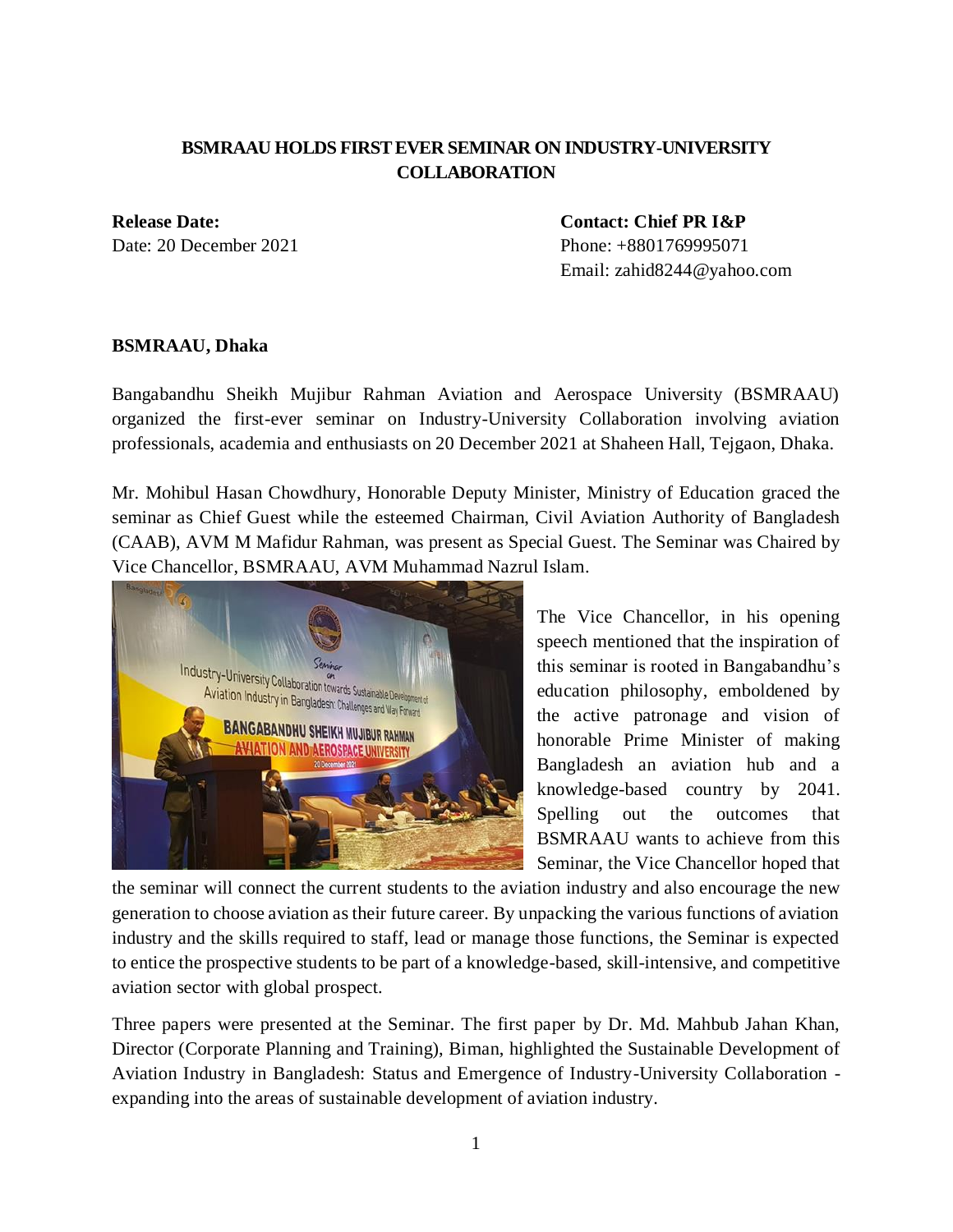

In 2<sup>nd</sup> presentation, AVM Mahmud Hasan (retd), BSMRAAU's Distinguished Expert, provided the much-needed conceptual clarity about industry-academic collaboration and pathways for the regulatory bodies to promote such collaboration. The 3<sup>rd</sup> presenter Mr. S M Golam Rabbani, CAAB's aviation safety inspector, highlighted the necessity, constraints and viable future measures for developing skilled aviation professionals in Bangladesh.



The Hon'ble Deputy Minister, in his speech applauded the efforts taken by BSMRAAU to organize this Seminar. He mentioned that the University, within a short span of time, has been making tremendous stride in creating and disseminating knowledge on aviation and aerospace related subjects. Classifying the aviation industry into service industry, manufacturing sector and research and innovation, the Deputy Minister stressed the need for producing graduates, not just for the local but also for the global aviation market. Giving an example of the airline ticketing sector, the Chief Guest observed that are shortage of skilled manpower to provide this service. His insightful view on the aviation industry of Bangladesh received instantaneous applaud from the audience.